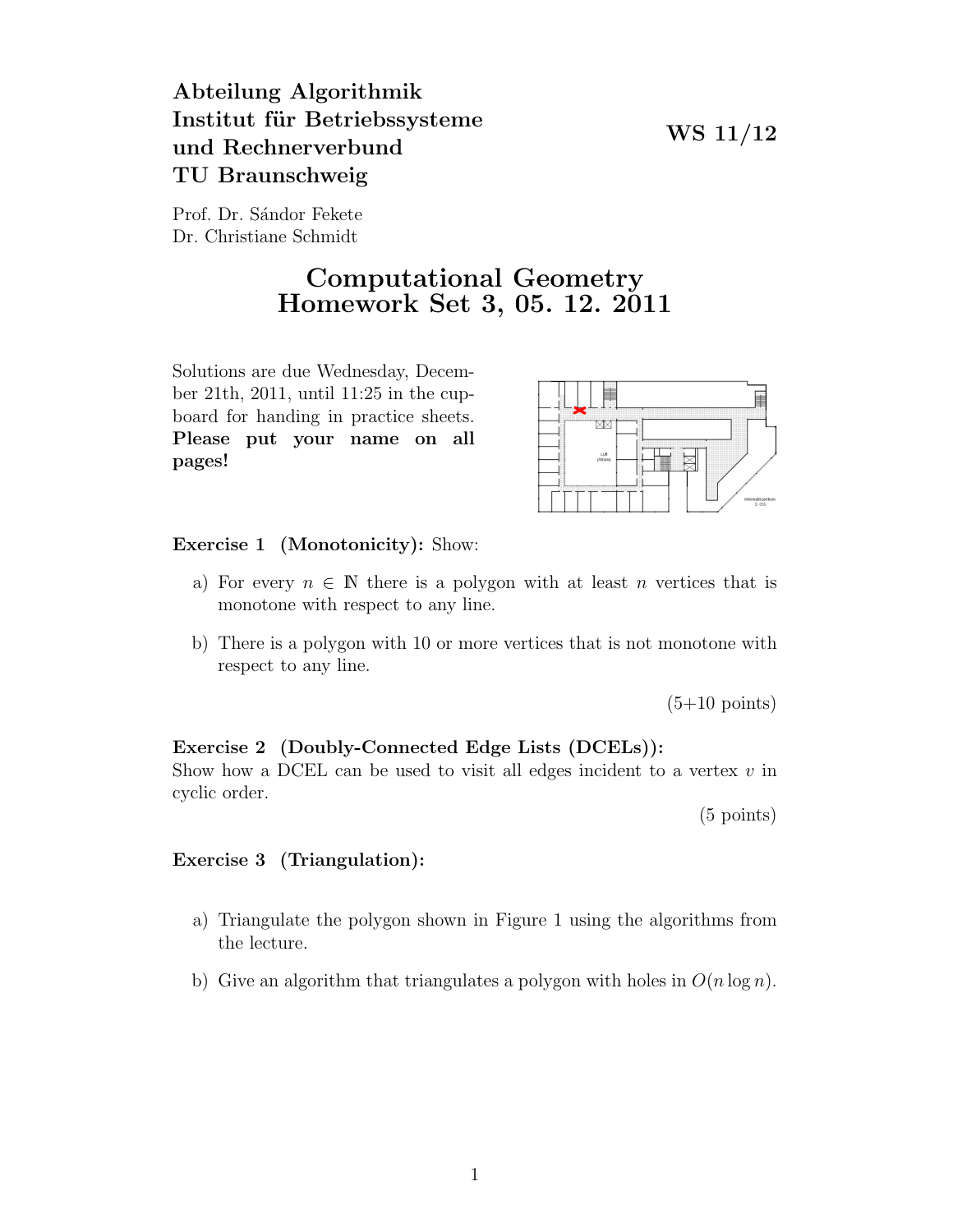

Figure 1: A Polygon.

 $(10+10 \text{ points})$